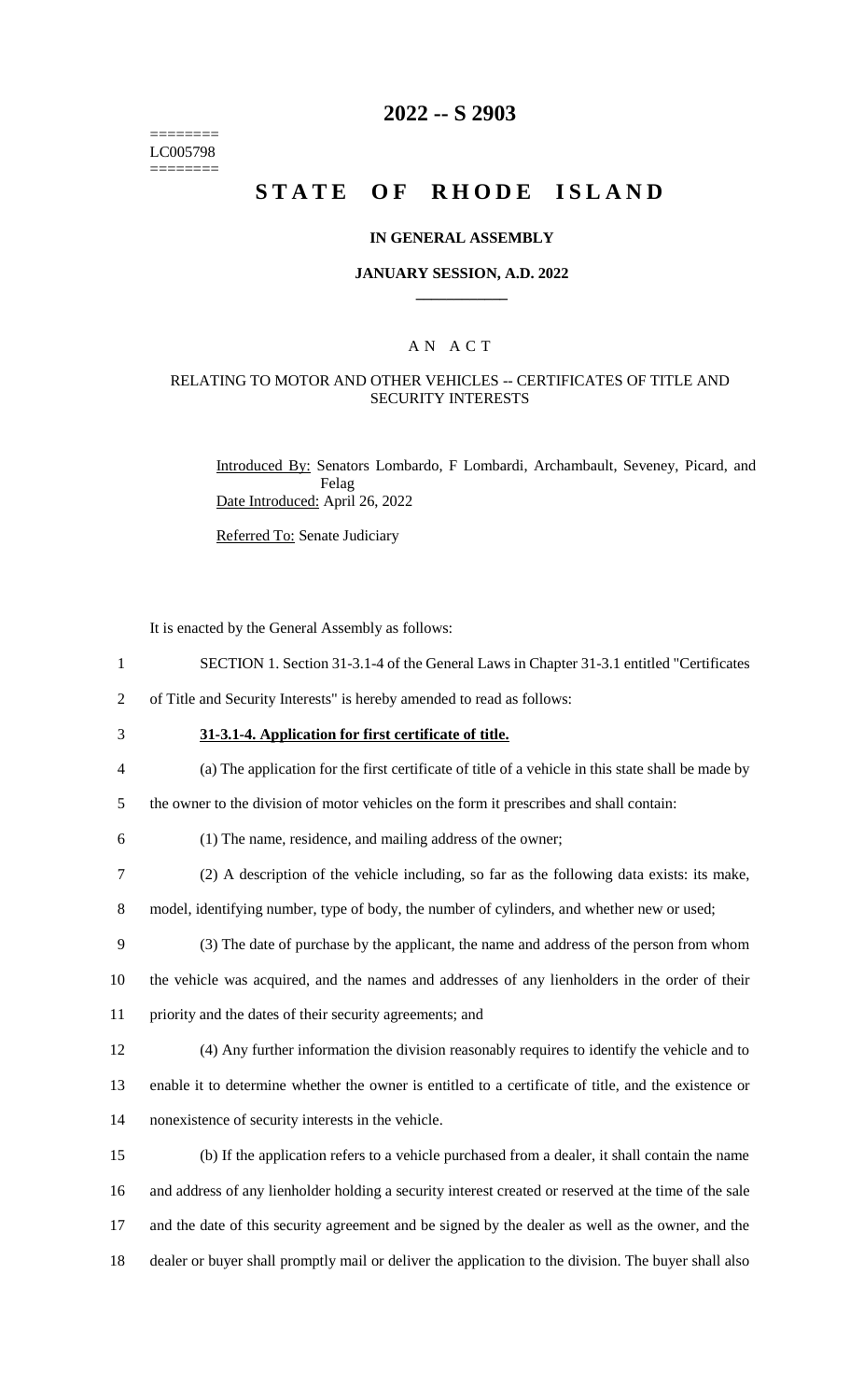- complete a security lien statement as provided in § 31-3.1-19.
- (c) If the application refers to a vehicle last previously registered in another state or country,

the application shall contain or be accompanied by:

- (1) Any certificate of title issued by the other state or country;
- (2) Any other information and documents the division reasonably requires to establish the ownership of the vehicle and the existence or nonexistence of a security interest in it; and
- (3) The certificate of a person authorized by law that the identifying number of the vehicle

 has been inspected and found to conform to the description given in the application, or any other proof of the identity of the vehicle the division reasonably requires.

 (d)(1) Chiefs of police, their designees, who shall be employees of the police department, 11 a licensed Rhode Island new motor vehicle dealer, or, in an emergency, the administrator of the division of motor vehicles, or his or her designee, shall conduct the inspection of the vehicle identifying number, and certify, on forms provided by the division, that it has been found to conform to the description given in the application or any other form of the identity of the vehicle the division reasonably requires. An inspection and certification fee of ten dollars (\$10.00) shall be 16 assessed against the applicant by the city or town whose police conduct the inspection or by the 17 licensed Rhode Island new motor vehicle dealer who conducts the inspection. The inspection by the chiefs of police, or their designees, who shall be employees of the police department, shall be 19 conducted at the local city or town police station, at a municipally owned building, or at a licensed 20 new motor vehicle dealership. A licensed Rhode Island new motor vehicle dealer shall conduct the inspection at their business. This provision eliminates the responsibility for the inspection to be performed by division personnel. (2) Upon inspection of the vehicle identifying number as provided for in this section, each

 vehicle identification number shall be submitted for a National Crime Information Center (NCIC) check, and the results, sometimes called the "NCIC check number," shall be attached to the TR-5 form provided by the division or to any other form consistent with this provision that the division might reasonably require.

- (e) No person, partnership, or corporation shall charge a fee in excess of ten dollars (\$10.00) for obtaining a certificate of title for a motor vehicle.
- (f) In the town of Exeter, the town sergeant, or designees, who shall also be employees of the Exeter town sergeant's office, are authorized to conduct the inspection required by this section. SECTION 2. This act shall take effect upon passage.
	- ======== LC005798 ========